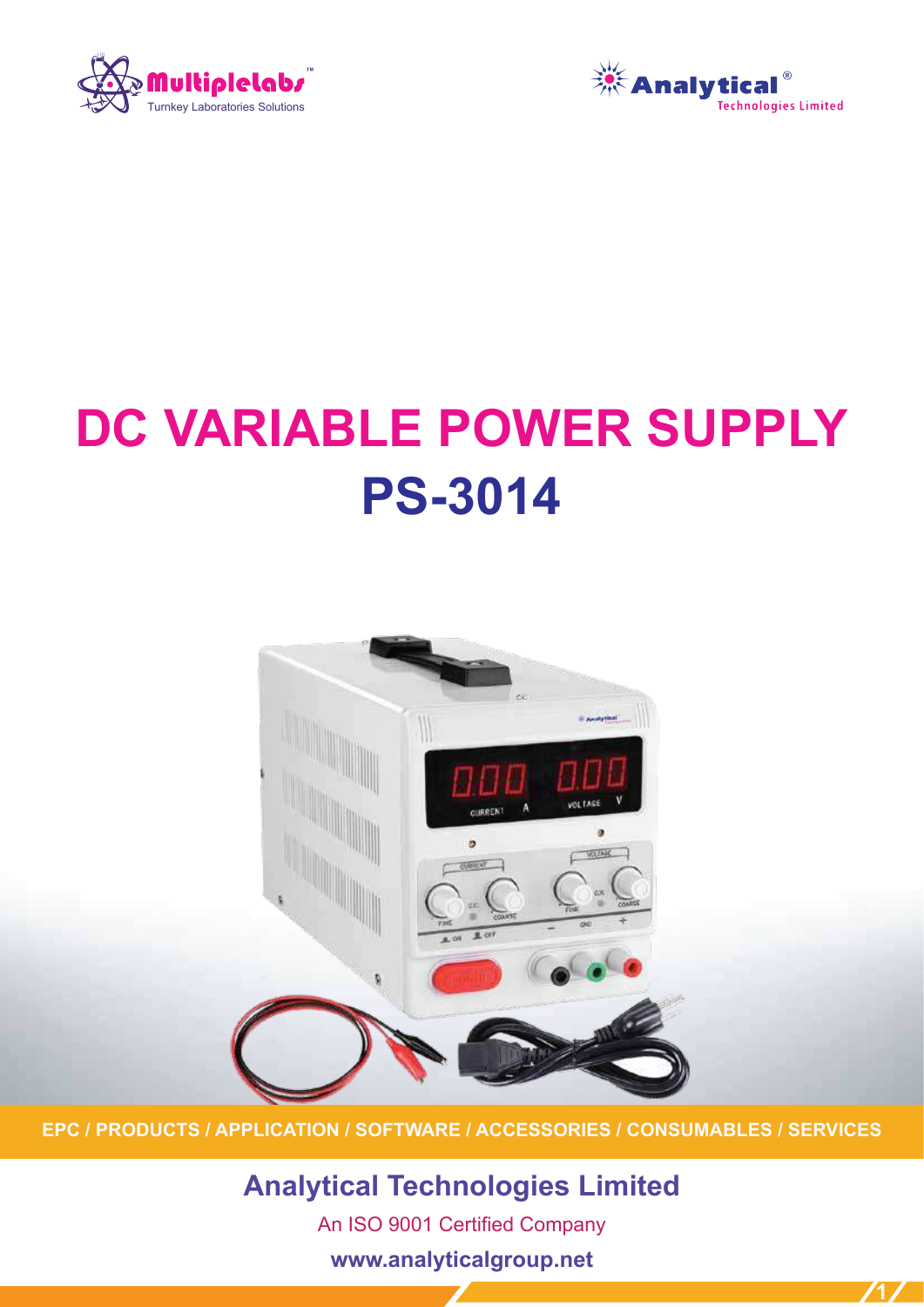

#### **Product Description:**

In DC variable power supply, we provide Primary variable in AC volt and Secondary variable with DC variable output. We impart AC normal voltage from 0 to 270 volt in primary side and the secondary with DC volt in 0 to 270 volt in varied capacity. These DC power supply circuits come with features like ammeter indications, volt meter, MCB protection in primary side. The variable DC power supplies are controlled by variable transformer in AC and diode, capacitors and circuits for converting DC, MCB protection in primary side, main on lamb, voltmeter, and banana terminal in output side. We even provide filtered DC power with controlled ripple current through coil capacitor circuits.

These variable DC power supply equipments/devices are provide as per the needs and purposes of the clients and available at reasonable rates that are not overburdening for client's pocket.

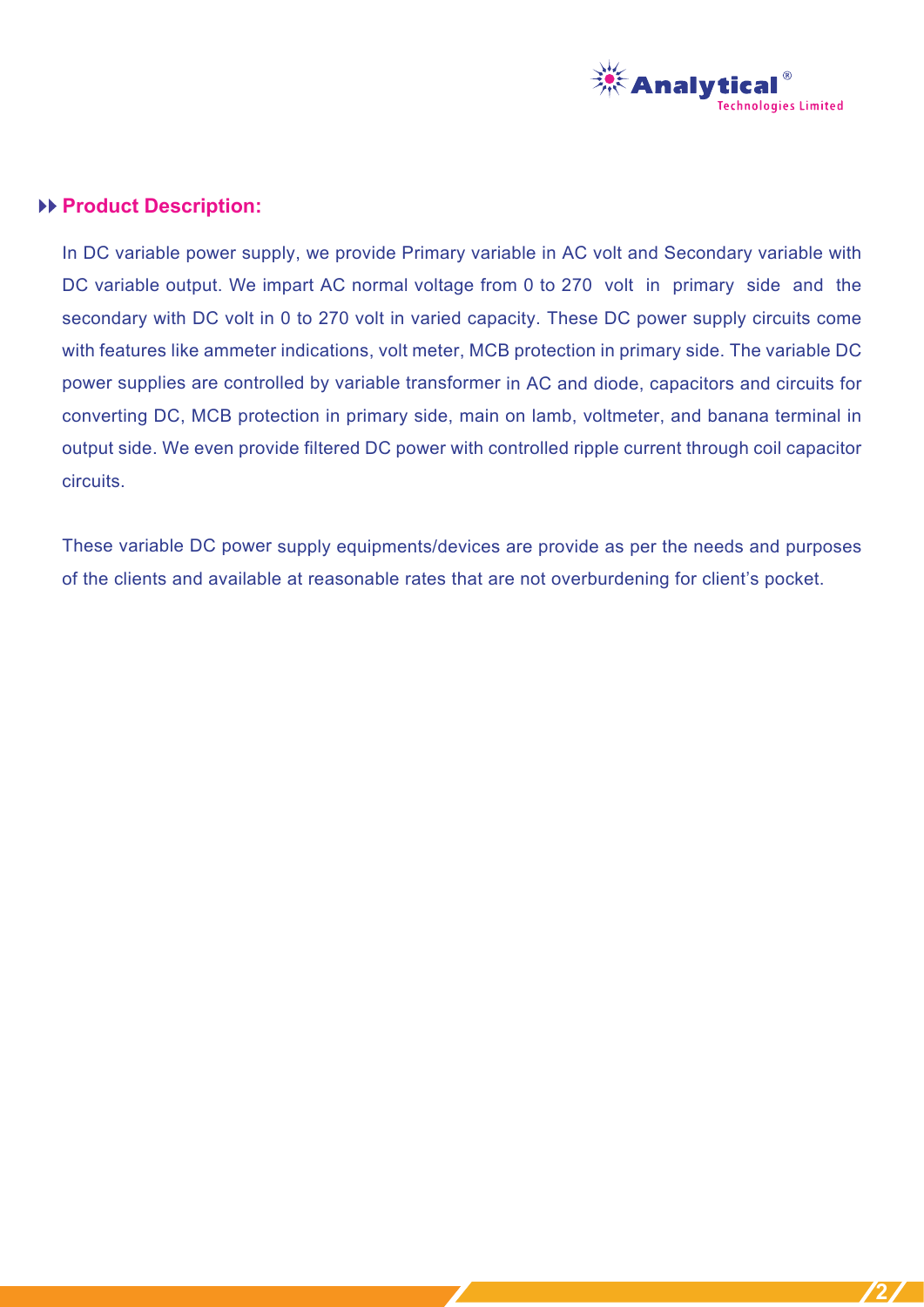

#### **HPLC Servicing, Validation, Trainings and Preventive Maintenance :**

 make of HPLC promptly @the most affordable cost. :HPLC Servicing : We have team of service engineers who can attend to any HPLC Servicing

- :We also take up preventive Maintenace to reduce downtime of HPLC's Trainings. **Trainings**
- :AMC's/CMC :We offer user training both in-House and at customer sites on PLC principles, operations, troubleshooting. AMC's/CMC
- :Validations :We have protocols for carrying out periodic Validations as per GLP/ GMP/U SFDA norms. Validations
- :Instruments :We offer instruments / Renting Services Modules like pumps, detector etc. on Rent. **Instruments**



#### **About Analytical Technologies**

and is the Fastest Growing Global Brand having presence in at least 96 countries across the globe.<br>And the Little Little device in the fact of the 1990-0004 Contribute Corp. 2004 the Device of the Device of the **ANALYSER FOR SNSLYSIS OF**  Manufaturing, Marketing & providing Services for the Analytical, Chromatography, Spectroscopy, Bio Technology, Bio Medical, Clinical Diagnostics, Material Science & General Laboratory Analytical Technologies is synonymous for offering technologies for doing analysis Analytical Technologies Limited is an ISO :9001 Certified Company engaged in Designing, Instrumentation. Analytical Technologies, India has across the Country operations with at least 4 Regional Offices, 6 Branch Offices & Service Centers. Distributors & Channel partners worldwide.

#### **Our Products & Technologies**